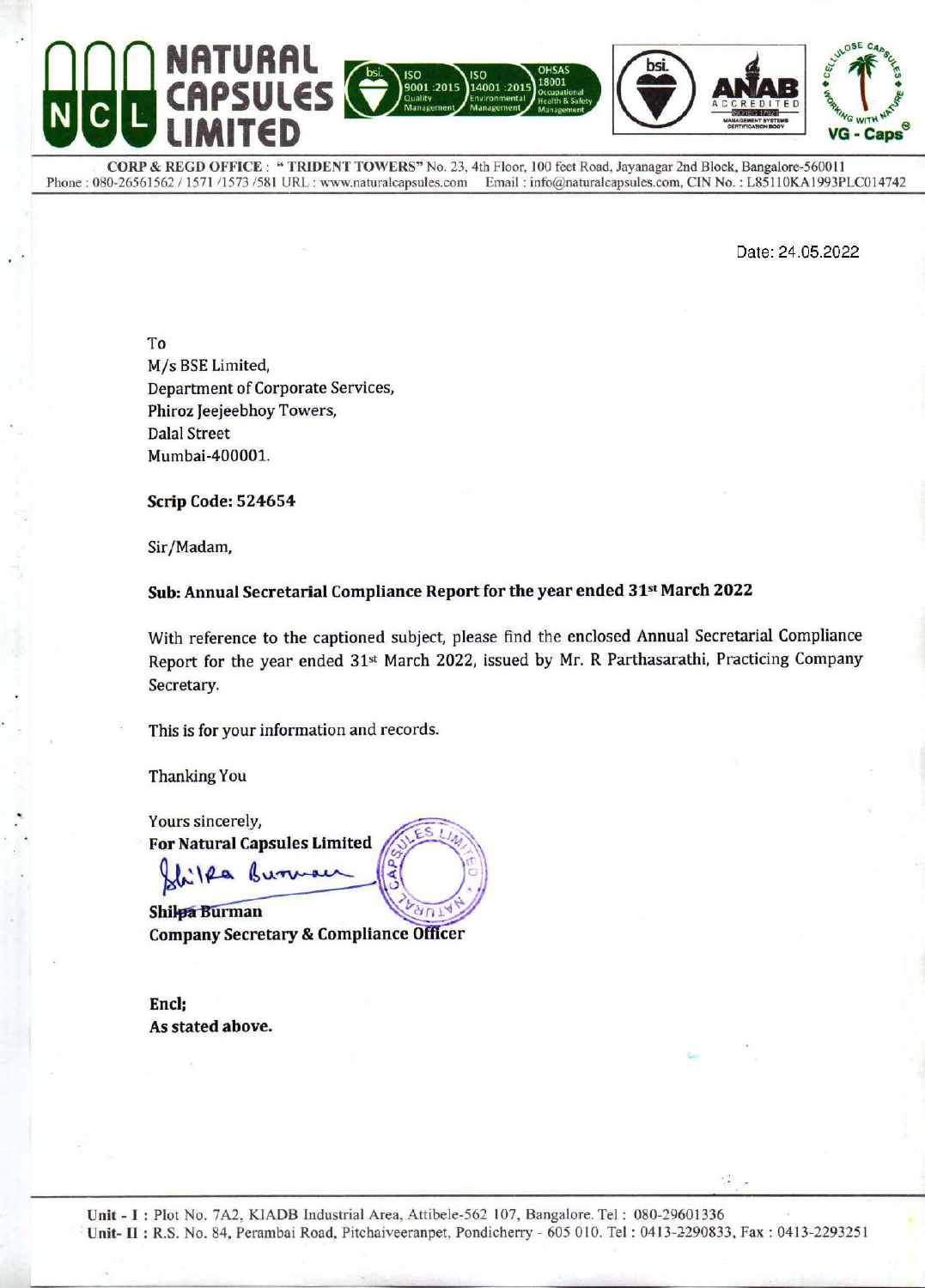R. PARTHASARATHY, M.Com. A.C.S Company Secretary R. PARTHASARATHY, M.Com. A.C.S<br>Company Secretary<br>————————————————————————————

188, 1<sup>st</sup> floor, Aicoboonagar, **Telefax ; 080-26686533** 9<sup>th</sup> Main, II cross, BTM II stage, BANGALORE -560076. E-Mail : rpsrathi@gmail.com

Phone : 080- 26686553<br>Office: Phone : 080- 26686553<br>Telefax : 080- 26686553

Date: 09.05.2022

To, The Board of Directors, Natural Capsules Ltd, Trident Towers, 4th floor, No.23, 100Feet Road, Jayanagar 2nd Block, Bengaluru-560011.

Dear Sir,

# Sub: Annual Secretarial Compliance Report for the Financial Year 2021-22

| have been engaged by Natural Capsules Limited, {hereinafter referred to as the Company) bearing CIN: L85110KA1993PLC014742, whose equity shares are listed on BSE Limited to conduct an audit in term of Regulation 24a of SEBI (Listing obligation and Disclosure Requirements) Regulations, 2015 as amended, read with SEBI Circular No. CIR/CFD/CMD1/27/2019 dated February 8, 2019 and to issue annual Secretarial Compliance Report thereon.

 $\check{\phantom{a}}$ 

It is the responsibility of the management of the Company to maintain records, devise proper systems to ensure compliance with the provisions of all the applicable SEBI Regulations and Circulars/Guidelines issued there under from time to time, and to ensure that the systems are adequate and are operating effectively.

My responsibility is to verify compliance by the Company with provisions of all applicable SEB! Regulations and Circulars/Guidelines issued thereunder from time to time and issue repert thereon.

My audit was conducted in accordance with guidance note on "Annual Secretarial Compliance Report" issued by the Institute of Company Secretaries of India (ICS!) and in a manner which involved such examinations and verifications as considered necessary and adequate for the said purpose. The Annual Secretarial Compliance Report is enclosed as Annexure.

R.Portung R Parthasarathy Company Secretary ACS: 3667, CP No. 838 P/R No. 768/2020

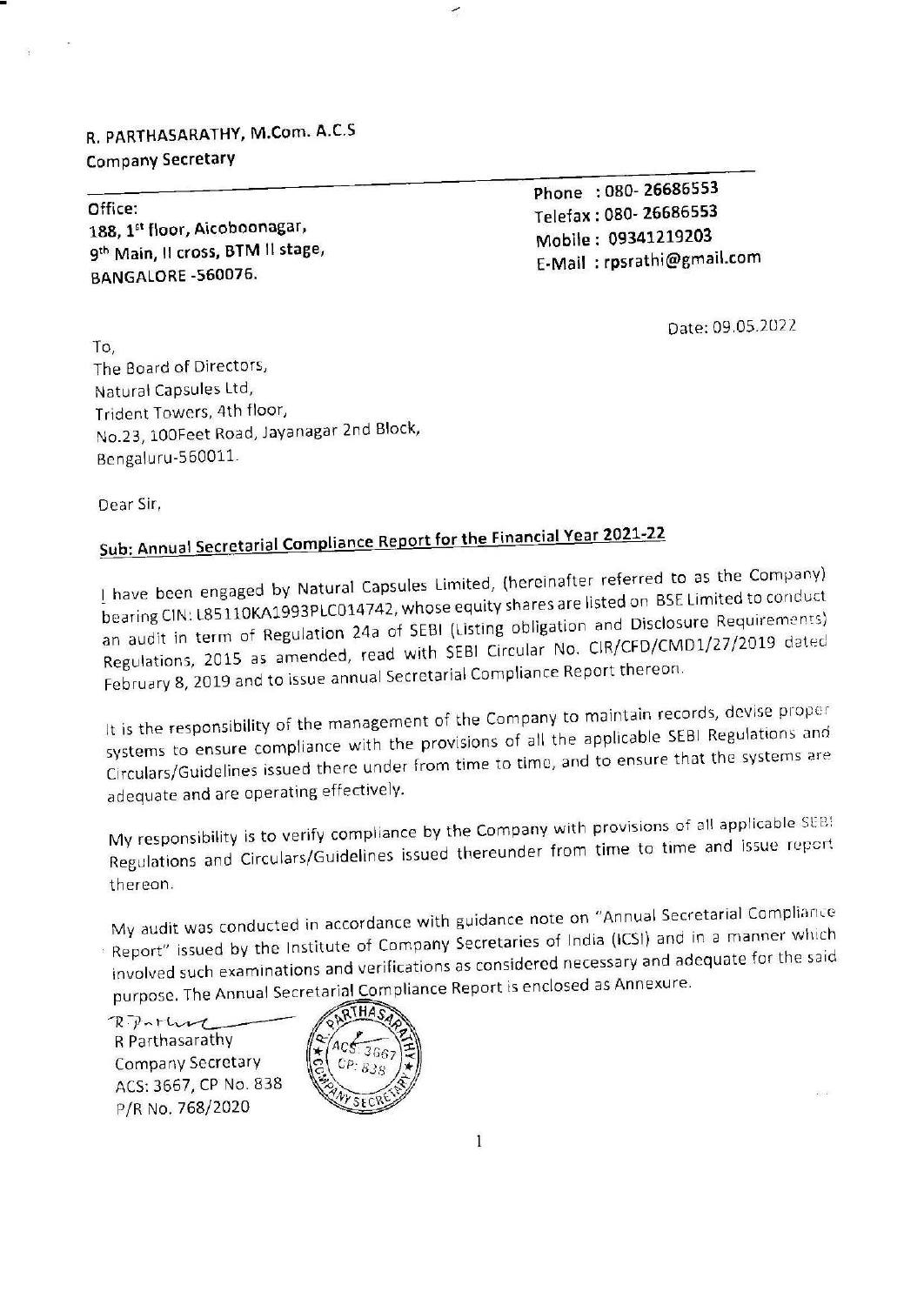# R. PARTHASARATHY, M.Com. A.C.S R. PARTHASARATHY, M.Com. A.C.S<br>Company Secretary<br>———————————————————— Company Secretary

188, 1st floor, Aicoboonagar, Telefax : 080- 26686555<br>Olb Mobile : 09341219203 9<sup>th</sup> Main, II cross, BTM II stage, BANGALORE -560076. The state of the set of the set of the E-Mail : rpsrathi@gmail.com

Office: Phone : 080- <sup>26686553</sup>

## Annex-A

## Secretarial compliance report of Natural Capsules Limited for the year ended 31.03.2022

| have examined:

(a) all the documents and records made available to us and explanation provided by Natural Capsules Limited ("the listed entity");

(b) the filings/ submissions made by the listed entity to the stock exchanges;

(c) website of the listed entity;

(d) any other document/ filing, as may be relevant, which has been relied upon to make this certification, for the year ended 31.03.2022 ("Review Period"} in respect of compliance with the provisions of:

- The Securities and Exchange Board of India Act, 1992 ("SEBI Act") and the Regulations, 1. circulars, guidelines issued thereunder; and
- the Securities Contracts (Regulation) Act, 1956 ("SCRA"), rules made thereunder and the 11. Regulations, circulars, guidelines issued thereunder by the Securities and Exchange Board of India ("SEBI");

The specific Regulations, whose provisions and the circulars/ guidelines issued thereunder, have been examined, include: -

- a) Securities and Exchange Board of India (Listing Obligations and Disclosure Requirements) Regulations, 2015;
- b) Securities and Exchange Board of India (Substantial Acquisition of Shares and Takeovers} Regulations, 2011;
- ¢) Securities and Exchange Board of India (Prohibition of insider Trading) Regulations, 2015;
- The Securities and Exchange Board of India (Registrars to an Issue and Share Transfer Agents) Regulations, 1993 regarding the Companies Act and dealing with client;
- The Depositories Act, 1996 and Regulations and Bylaws Framed thereunder.
- The Securities and Exchange Board of India (Share based Employee benefits) Regulaticns, 2014;

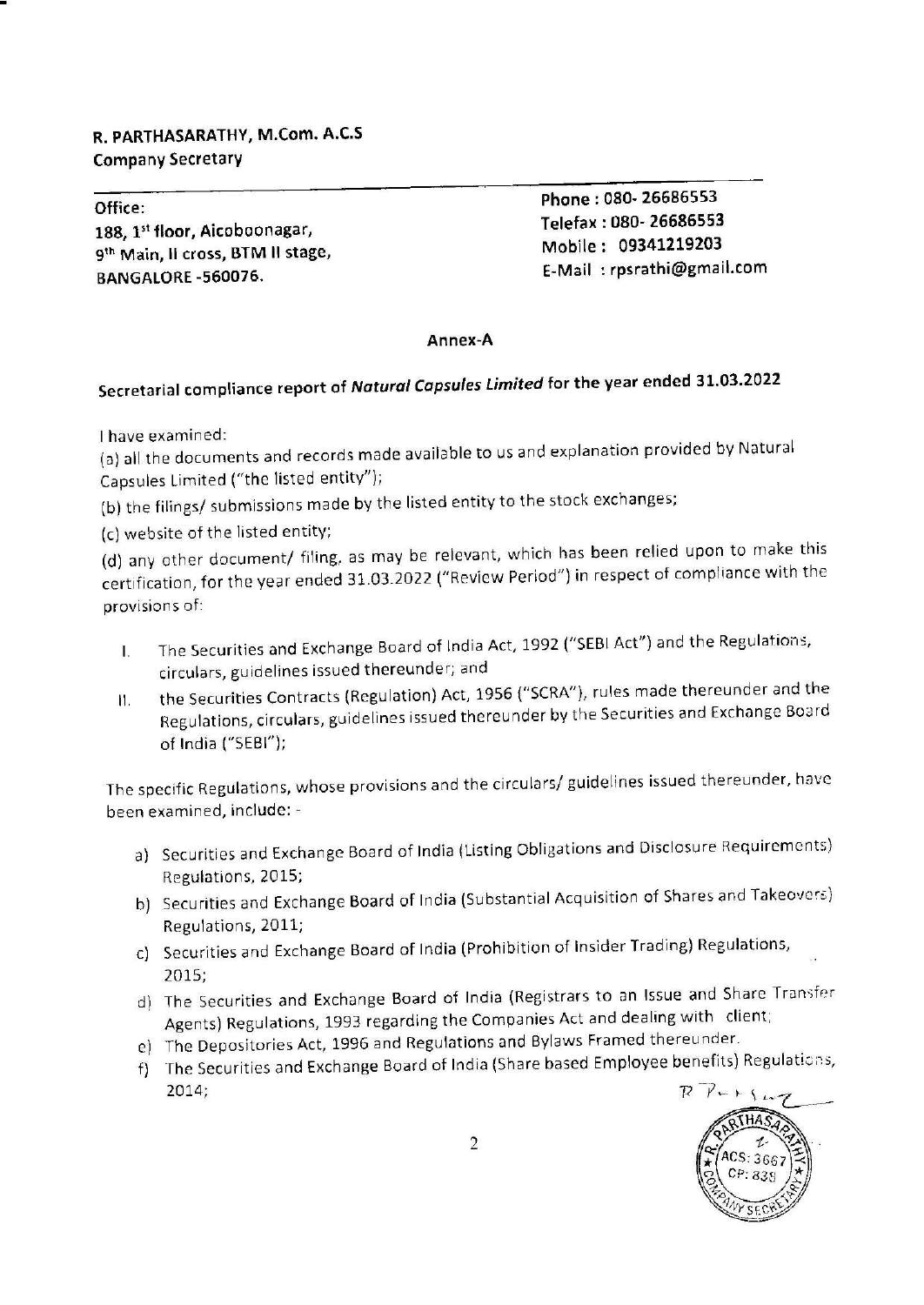- g) The Securities and Exchange Board of india (issue of Capital and Disclosure Requirements) Regulations,2018.
- h) The following Regulations relating to Issue of Debt Securities, Redeemable Preference Shares and Buy Back of Securities etc. are excluded as the same is not applicable to the company: g) The Securities and Exchange Board of Indi<br>Regulations, 2018.<br>
h) The following Regulations relating to Iss<br>
Shares and Buy Back of Securities etc. ar<br>
company:<br>
i. SEBI (Issue and Listing of Debt Securities)<br>
ii. SEBI (
- i. SEBI (Issue and Listing of Debt Securities) Regulations, <sup>2008</sup>
- ji. SEB! {Issue and Listing of Non-Convertible Redeemable Preference Shares) Regulations,2013.
- iii, SEBI (Buy-back of Securities) Regulations, 2018

| g)        | The Securities and Exchange Board of India (Issue of Capital and Disclosure Requirements)                                                                                                                                                                                                                                        |                                                                                              |                                                                           |  |  |  |  |
|-----------|----------------------------------------------------------------------------------------------------------------------------------------------------------------------------------------------------------------------------------------------------------------------------------------------------------------------------------|----------------------------------------------------------------------------------------------|---------------------------------------------------------------------------|--|--|--|--|
|           | Regulations, 2018.<br>h) The following Regulations relating to Issue of Debt Securities, Redeemable Preference<br>Shares and Buy Back of Securities etc. are excluded as the same is not applicable to the<br>company:                                                                                                           |                                                                                              |                                                                           |  |  |  |  |
| i.<br>ii. | SEBI (Issue and Listing of Debt Securities) Regulations, 2008<br>Listing of<br>and<br>(Issue<br><b>SEBI</b><br>Regulations, 2013.<br>iii. SEBI (Buy-back of Securities) Regulations, 2018                                                                                                                                        | Redeemable<br>Non-Convertible                                                                | Shares)<br>Preference                                                     |  |  |  |  |
|           |                                                                                                                                                                                                                                                                                                                                  |                                                                                              |                                                                           |  |  |  |  |
|           | and circulars/ guidelines issued thereunder and based on the above examination, I hereby<br>report that, during the Review Period:<br>(a) The listed entity in general has complied with the provisions of the above Regulations and<br>circulars/ guidelines issued thereunder, except in respect of matters specified below: - |                                                                                              |                                                                           |  |  |  |  |
| Sr.<br>No | <b>Compliance Requirement</b><br>(Regulations/ circulars / guidelines<br>including specific clause)                                                                                                                                                                                                                              | <b>Deviations</b>                                                                            | Observations/<br>Remarks of the<br><b>Practicing Company</b><br>Secretary |  |  |  |  |
| 1.        | Regulation 31(2) of SEBI (Listing<br><b>Obligations and Disclosure</b><br>Requirements) Regulations, 2015                                                                                                                                                                                                                        | Some of the Promoter<br>Shareholders holding<br>3100 Share/s is yet to<br>be dematerialized. | Non-Compliance is<br>self-Explanatory                                     |  |  |  |  |

| Sr.<br>No. | Action taken by | Details of<br>violation | Details of action<br>taken E.g. fines,<br>warning letter,<br>debarment, etc. | Observations/<br>remarks of the<br>Practicing<br>Company<br>Secretary, if<br>any. |
|------------|-----------------|-------------------------|------------------------------------------------------------------------------|-----------------------------------------------------------------------------------|
|            |                 | -None-                  |                                                                              |                                                                                   |

d) The Company has taken the following actions to comply with the observations made in previous report: